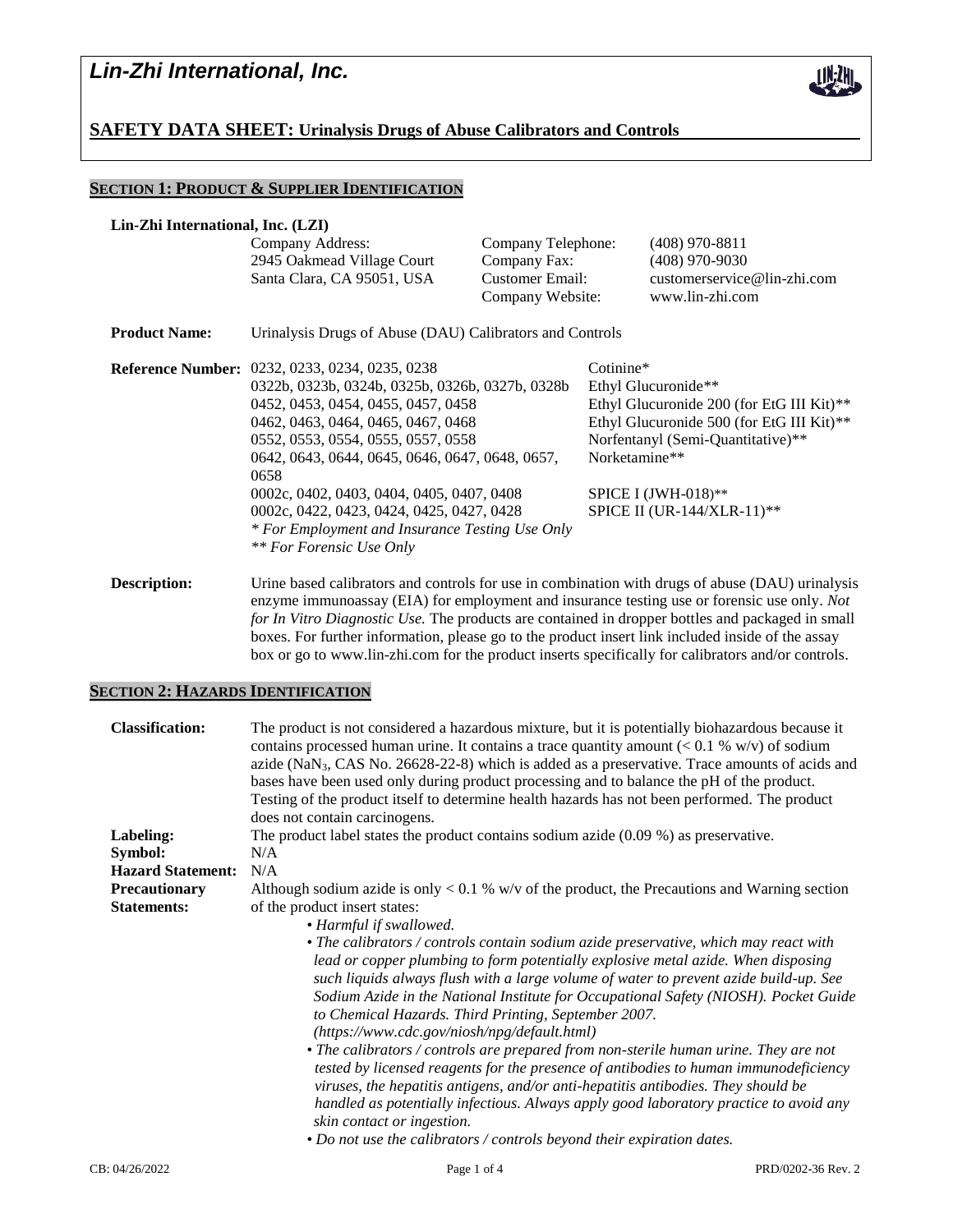# *Lin-Zhi International, Inc.*



## **SECTION 3: COMPOSITION/INFORMATION ON INGREDIENTS**

There is no hazardous ingredient present in the product which is above its appropriate cutoff levels according to the Globally Harmonized System (GHS). The cutoff level for ingredients causing respiration/skin sensitization, reproductive toxicity, carcinogenicity, and category 1 mutagenicity is  $\geq 0.1$  %. The cutoff level for all other hazard classes is  $\geq 1$  %. Therefore no components need to be disclosed according to the applicable regulations. The products do contain processed human urine which has not been tested for the presence of antibodies to the human immunodeficiency virus or hepatitis antigens/antibodies. The products should be handled as potentially biohazardous using standard biosafety precautions.

#### **SECTION 4: FIRST AID MEASURES**

**Potential Routes of Exposure**: Skin contact, eye contact, and accidental ingestion. Inhalation is highly unlikely. **Skin contact:** Wash affected area thoroughly with soap and water. Remove contaminated clothing and shoes. **Eye contact:** Flush with plenty of water for at least 15 minutes. **Ingestion:** If swallowed, wash out mouth with water and drink plenty of water. *If adverse symptoms are experienced, contact a physician as a precautionary measure.*

#### **SECTION 5: FIRE FIGHTING MEASURES**

| Suitable Extinguishing Media:     | Typical media is suitable.                                           |
|-----------------------------------|----------------------------------------------------------------------|
| Unsuitable extinguishing media:   | None are known.                                                      |
| Specific hazards in case of fire: | None are known.                                                      |
| Special protective equipment      | Use the typical equipment and precautions. There is a recommendation |
| and precaution for fire fighters: | to wear self-contained breathing apparatus.                          |

### **SECTION 6: ACCIDENTAL RELEASE MEASURES**

- **Personal Precautions**: If the liquid product is spilled, take the proper precautions to minimize exposure to it by wearing the appropriate personal protective equipment (PPE).
- **Cleaning Methods**: Quarantine the spill area and minimize spreading of spilled liquid. Soak up the liquid with a suitable absorbent material such as a mat pad. Clean the spill area thoroughly with soap and water. When disposing of the product by means of plumbing, always flush with a large volume of water to prevent long-term sodium azide accumulation in the metal plumbing. Observe and obey federal, state, and local laws and ordinances regarding proper disposal practices.
- **Environmental Precautions**: Collect the spilled liquid, absorbent material, and rinse water into suitable containers for proper disposal in accordance with applicable waste disposal regulations. Prevent runoff into sewers, storm drains, surface waters, and soil.

#### **SECTION 7: HANDLING AND STORAGE**

**Handling:** Wear PPE such as gloves, lab coats, and safety glasses as necessary. Avoid contact with eyes or skin. **Storage:** Keep the product tightly closed. Store at 2-8 °C. Do not expose to extreme temperatures.

### **SECTION 8: EXPOSURE CONTROL/PERSONAL PROTECTION**

**Occupational Exposure Limits:** There are no established exposure limits for this product. *Personal Protective Equipment (PPE)* **Eye Protection**: Wear safety glasses with side shields. Have eye wash stations available as a precaution. **Skin Protection**: Wear lab coat over clothing and gloves. **Respiratory Protection**: Inhalation is unlikely.

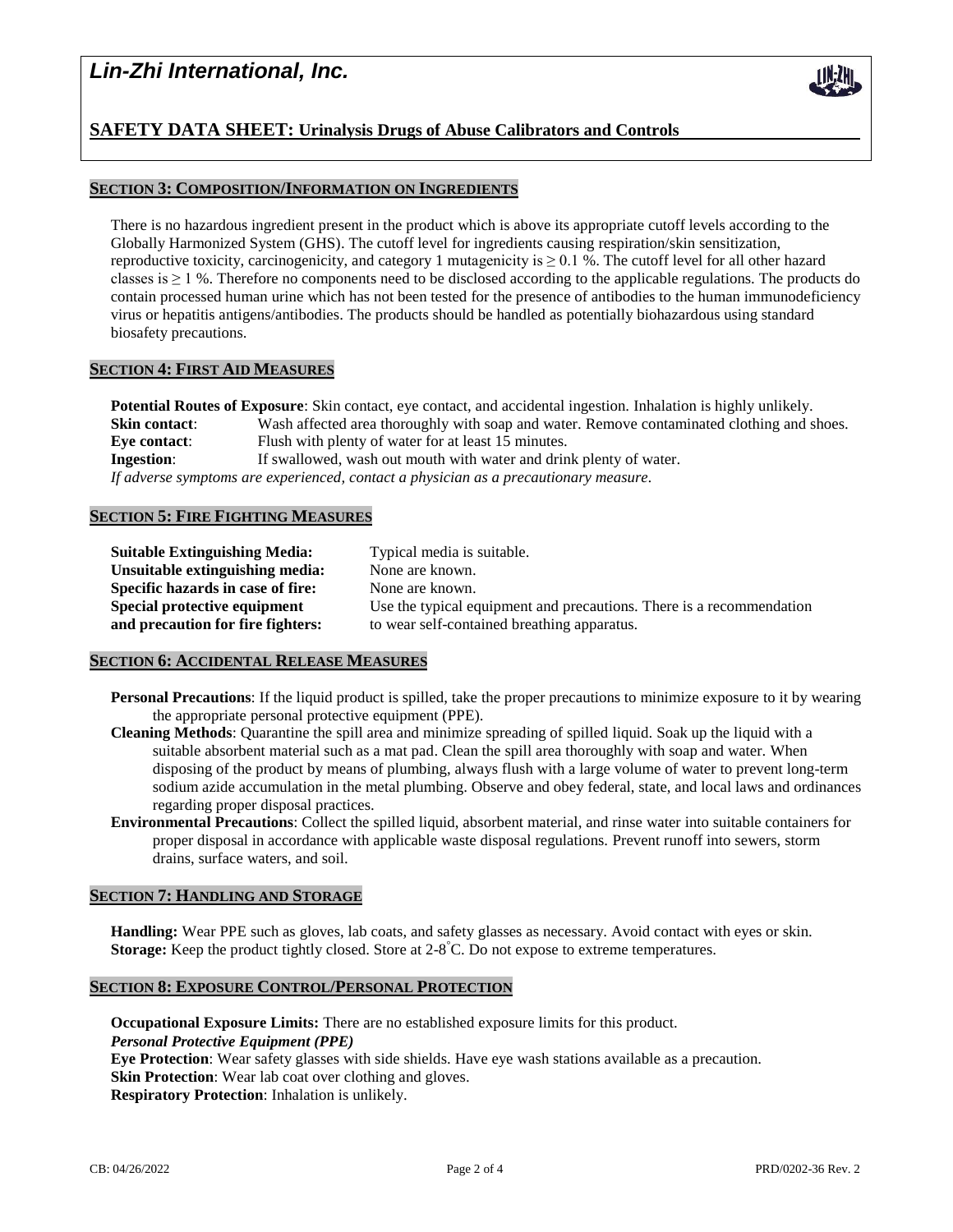# *Lin-Zhi International, Inc.*

## **SAFETY DATA SHEET: Urinalysis Drugs of Abuse Calibrators and Controls**

## **SECTION 9: PHYSICAL AND CHEMICAL PROPERTIES**

**Physical state:** Liquid Liquid Liquid Liquid Liquid Liquid Liquid Liquid Liquid Liquid Liquid Liquid Liquid Liquid Liquid Liquid Liquid Liquid Liquid Liquid Liquid Liquid Liquid Liquid Liquid Liquid Liquid Liquid Liquid L *Appearance:* Transparent Transparent Transparent Transparent *Odor* No odor No odor *pH:*  $\sim$  6.0 to 7.0  $\sim$  6.0 to 7.0  $\sim$  6.0 to 7.0 *Flammable Liquid:* No No No No No *Solubility:* Soluble in Water Soluble in Water *Specific Gravity:*  $\sim$ 1.0  $\sim$ 1.0

**Calibrators Controls**

## **SECTION 10: STABILITY AND REACTIVITY**

**Chemical Stability:** Stable under normal conditions of use.

**Possibility of hazardous reactions**: Although sodium azide is  $< 0.1$  % w/v of the product, sodium azide build up may occur over time in metal plumbing if the product is not properly disposed, leading to explosive and shock sensitive components. An extra precaution is to schedule a routine assessment of the plumbing system. **Conditions to Avoid**: Sodium azide build up in metal plumbing may be avoided by flushing the product with a large volume of water when disposing of it. Additionally, introducing the product to acidic conditions below a pH of 4.8 should be avoided.

**Materials to Avoid**: None are known. **Hazardous Decomposition Products**: None are known.

### **SECTION 11: TOXICOLOGICAL INFORMATION**

**Skin (Irritancy and Acute Toxicity):** No data is available. **Eye (Irritancy and Acute Toxicity):** No data is available. **Ingestion:** No data is available. **Chronic Toxicity (Target Organ Effects):** No data is available. **Mutagenicity:** No data is available. **Inhalation:** No data is available. Low risk of inhalation.

## **SECTION 12: ECOLOGICAL INFORMATION**

**Persistence and Degradability:** No data is available. **Bio-accumulative potential:** No data is available. **Mobility:** No data is available. **Aquatic Toxicity**: No data is available.

#### **SECTION 13: DISPOSAL CONSIDERATION**

The proper disposal method consists of running a large volume of water with the disposal of the product and/or product wastes in order to prevent sodium azide buildup in metal plumbing. Dispose of the product separately from other waste materials. Follow applicable local, state, and federal regulations for disposal, as some guidelines may require more precautionary measures for disposal of dilute sodium azide liquids, such as segregation of the waste products and treatment.